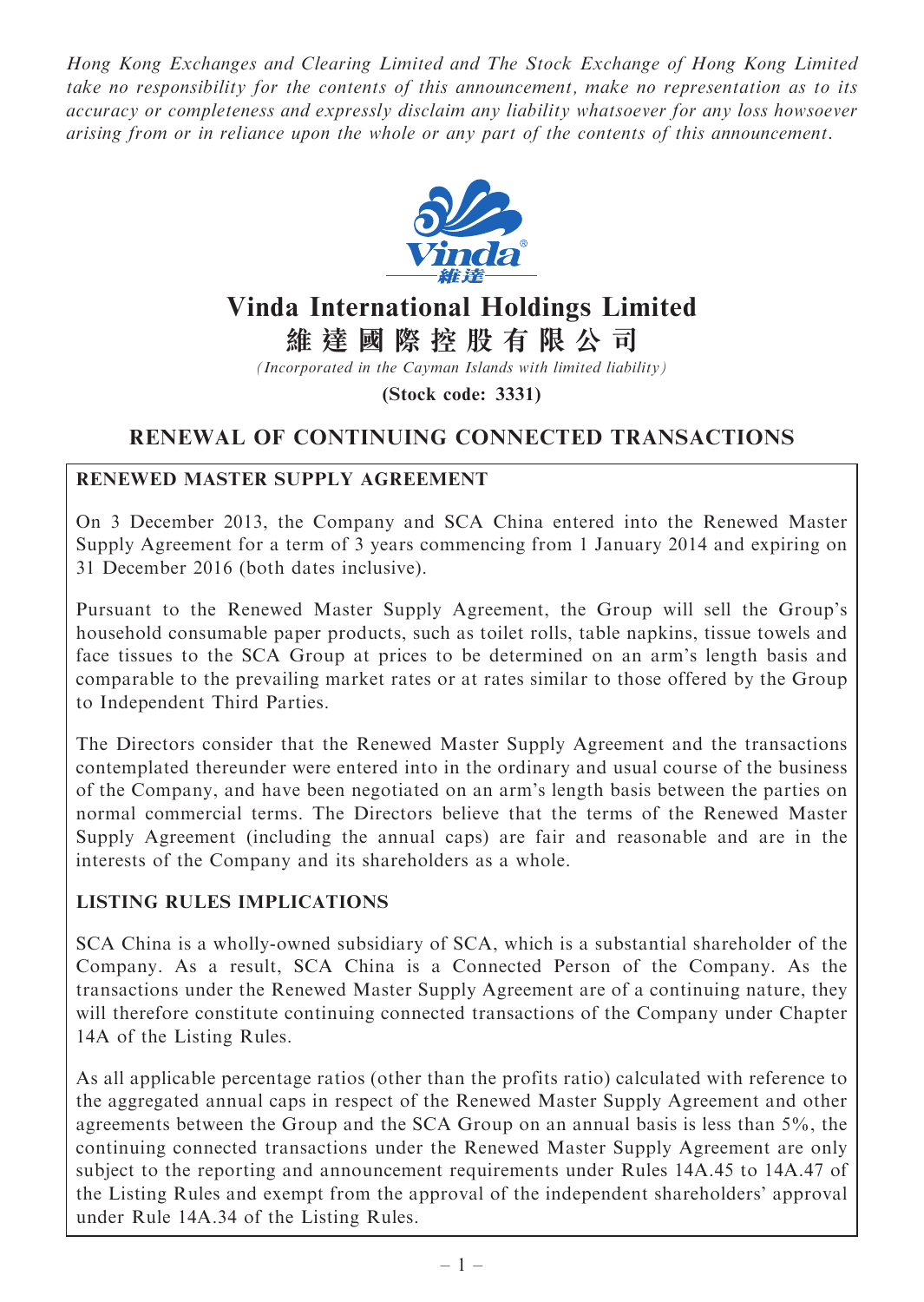Details of the continuing connected transactions under the Renewed Master Supply Agreement will be disclosed in the Company's next published annual report in compliance with the requirements under the Listing Rules.

## INTRODUCTION

Reference is made to the announcement of the Company in relation to the Original Master Supply Agreement entered into between the Company and SCA China dated 15 December 2010 in respect of the supply of the Company's household consumable paper products to SCA China. The Original Master Supply Agreement will expire on 31 December 2013.

Considering that the business transactions between the Company and SCA China will continue, on 3 December 2013, the Company and SCA China entered into the Renewed Master Supply Agreement for a term of 3 years commencing from 1 January 2014 and expiring on 31 December 2016 (both dates inclusive).

## THE RENEWED MASTER SUPPLY AGREEMENT

## Date

3 December 2013

#### Parties

- (1) SCA China, a Connected Person of the Company (contracting for itself and its subsidiaries, its holding company and the subsidiaries of its holding company)
- (2) the Company (contracting for itself and its subsidiaries)

#### Duration

The Renewed Master Supply Agreement is for a term of 3 years commencing from 1 January 2014 and expiring on 31 December 2016 (both dates inclusive).

#### Nature of the Renewed Master Supply Agreement

Pursuant to the Renewed Master Supply Agreement, the Group will sell the Group's household consumable paper products, such as toilet rolls, table napkins, tissue towels and face tissues to the SCA Group (excluding (i) SCA Hygiene Australasia Pty Limited and SCA Hygiene Australasia Limited, companies owned as to 50% by SCA, which are separately covered under a product supply agreement dated 2 January 2013, and (ii) SCA Tissue Hong Kong Limited, a wholly-owned subsidiary of SCA, which is separately covered under a product supply agreement dated 2 January 2013; details of the said agreements are set out in the announcement of the Company dated 2 January 2013) at prices to be determined on an arm's length basis and comparable to the prevailing market rates or at rates similar to those offered by the Group to Independent Third Parties.

Orders for the Group's household consumable paper products shall be given by the SCA Group to the Group in writing or, if given orally, shall be confirmed by the SCA Group in writing not more than 3 days after the order is given by the SCA Group. Whilst the Group agrees to take all steps reasonably required to fulfill its obligations under the Renewed Master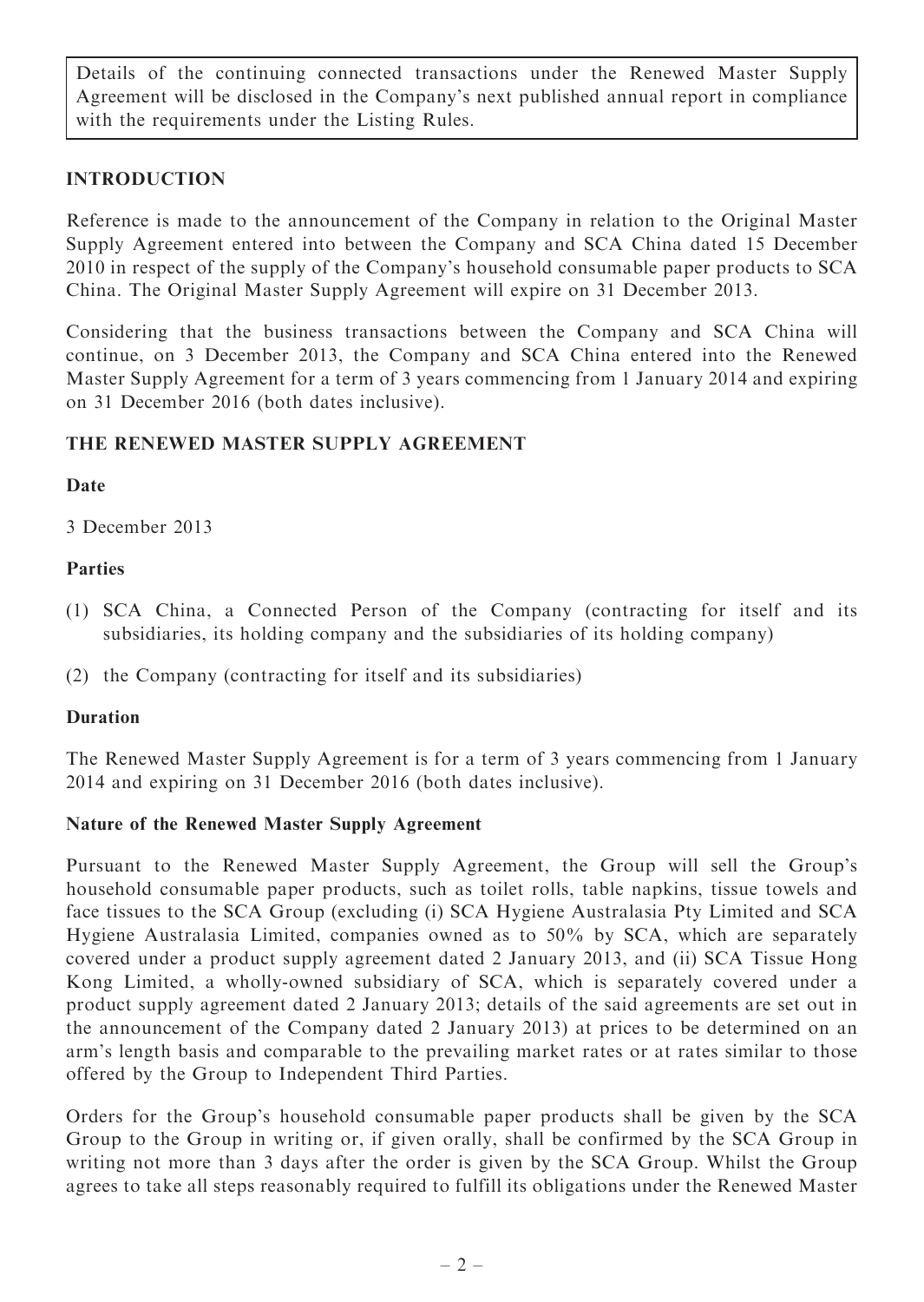Supply Agreement in the normal course, the Group shall not be obliged to give the SCA Group any priority over any other customers of the Group with regard to the supply or delivery of the Group's household consumable paper products.

## Terms of sale

The sale of the Group's household consumable paper products to be made under the Renewed Master Supply Agreement will be made in accordance with the prices and other terms negotiated between the Group and the SCA Group on an arm's length basis and on normal commercial terms, comparable to the prevailing market rates or at rates similar to those offered by the Group to Independent Third Parties, and as agreed between the Group and the SCA Group.

#### Annual caps and determination

The annual caps under the Renewed Master Supply Agreement are as follows:

|                 | Annual caps for the year ending 31 December |                 |  |
|-----------------|---------------------------------------------|-----------------|--|
| 2016            | 2015                                        | 2014            |  |
| HK\$7.2 million | HK\$7.2 million                             | HK\$7.2 million |  |

In determining the annual caps for the transactions contemplated under the Renewed Master Supply Agreement, the following principal factors have been taken into consideration:

- (a) the historical growth of the Group's sale of the Group's household consumable paper products to the SCA Group for year 2013; and
- (b) the expected rate of growth of the Group's sales and overall business.

The Directors, including the independent non-executive Directors (but excluding Mr. Ulf Olof Lennart Soderstrom and Mr. Johann Christoph Michalski, two non-executive Directors, who had elected to abstain from voting) consider that the annual caps are on normal commercial terms, fair and reasonable and in the interests of the Company and the Shareholders as a whole.

In the event that (i) for any financial year during the term of the Renewed Master Supply Agreement, the aggregate amount of the supply price of the Group's household consumable paper products exceeds the annual cap for the relevant year, or (ii) if the Renewed Master Supply Agreement is renewed or there is material change to the terms of the continuing connected transactions, the Company will comply with the provisions of Chapter 14A of the Listing Rules.

## REASONS FOR AND BENEFITS OF THE RENEWED MASTER SUPPLY AGREEMENT

The continuing connected transactions contemplated under the Renewed Master Supply Agreement are expected to occur on a regular and continuing basis in the ordinary and usual course of business of the Group.

The Directors, including the independent non-executive Directors but excluding Mr. Ulf Olof Lennart Soderstrom and Mr. Johann Christoph Michalski, two non-executive Directors, who had elected to abstain from voting, consider and believe that (a) it is beneficial to continue the continuing connected transactions as these transactions have facilitated and will continue to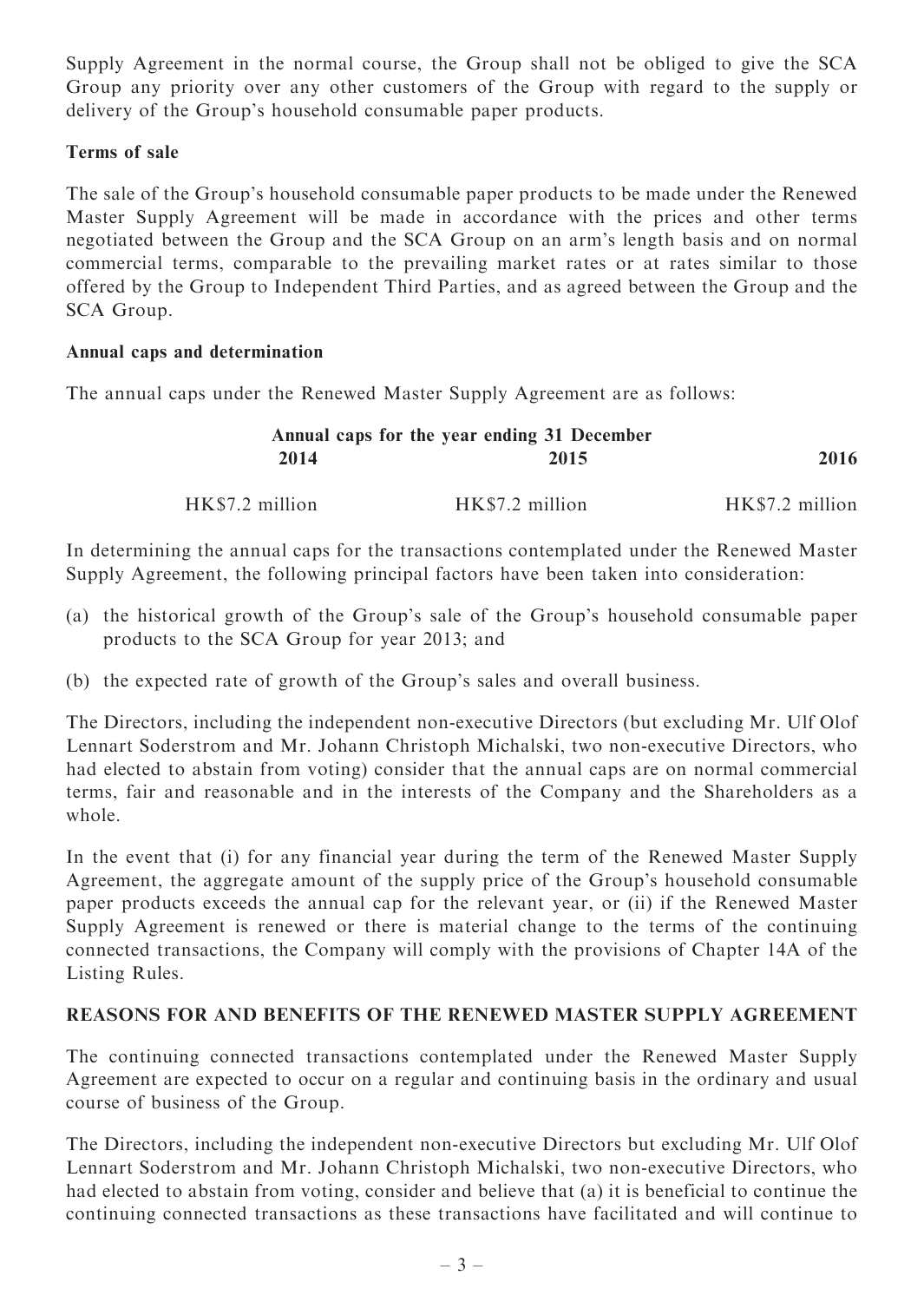facilitate the overall operations and growth of the Group's business; (b) the Renewed Master Supply Agreement will continue to provide opportunities for the Group to partner with the SCA Group and thereby allow the Group to secure additional business, and hence revenue, for the Group; (c) the Renewed Master Supply Agreement and the transactions contemplated thereunder were entered into in the ordinary and usual course of the business of the Group, and have been negotiated on an arm's length basis between the parties on normal commercial terms; and (d) the terms of the Renewed Master Supply Agreement (including the annual caps) are fair and reasonable and are in the interests of the Company and its shareholders as a whole.

None of the Directors has a material interest in the continuing connected transactions contemplated under the Renewed Master Supply Agreement and hence no Director is required to abstain from voting on such board resolutions in accordance with the Listing Rules. However, as Mr. Ulf Olof Lennart Soderstrom, a non-executive Director, is the president of SCA Asia Pacific and Mr. Johann Christoph Michalski, a non-executive Director, is the president of SCA Global Hygiene Category, the marketing and R&D division of SCA, they have elected to abstain from voting on the relevant board resolutions.

## IMPLICATIONS OF THE LISTING RULES

SCA China is a wholly-owned subsidiary of SCA, which is a substantial shareholder of the Company. As a result, SCA China is a Connected Person of the Company. As the transactions under the Renewed Master Supply Agreement are of a continuing nature, they will therefore constitute connected transactions under Chapter 14A of the Listing Rules.

As all applicable percentage ratios (other than the profits ratio) calculated with reference to the aggregated annual caps in respect of the Renewed Master Supply Agreement and other agreements between the Group and the SCA Group on an annual basis is less than 5%, the continuing connected transactions under the Renewed Master Supply Agreement are only subject to the reporting and announcement requirements under Rules 14A.45 to 14A.47 of the Listing Rules and exempt from the approval of the independent shareholders' approval under Rule 14A.34 of the Listing Rules.

Details of the continuing connected transactions under the Renewed Master Supply Agreement will be disclosed in the Company's next published annual report in compliance with the requirements under the Listing Rules.

## INFORMATION ON THE COMPANY

The Group is principally engaged in the manufacturing and sale of household consumable paper products in the People's Republic of China and its principal products include toilet paper, paper handkerchiefs, facial tissue paper and paper napkins.

SCA is a global consumer goods and paper company which develops, produces and markets personal care products, tissue paper, packaging solutions, publication papers and solid-wood products in more than 70 countries.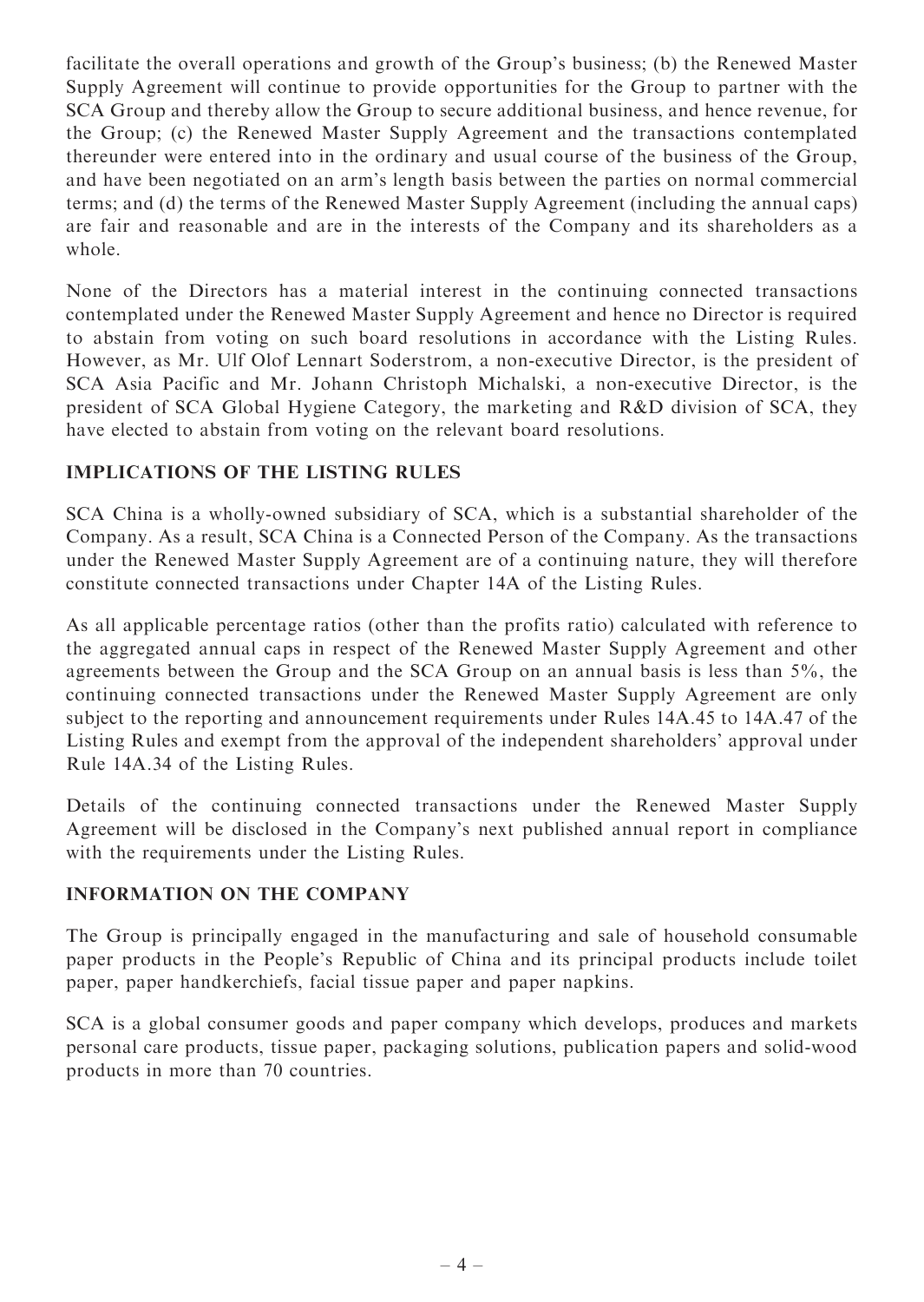# DEFINITIONS

In this announcement, unless the context otherwise requires, the following terms shall have the following meanings:

| "Board"                              | means the board of directors of the Company                                                                                                                                                                                                                                                                                                                                                                              |
|--------------------------------------|--------------------------------------------------------------------------------------------------------------------------------------------------------------------------------------------------------------------------------------------------------------------------------------------------------------------------------------------------------------------------------------------------------------------------|
| "Company"                            | Vinda International Holdings Limited,<br>a a<br>company<br>means<br>incorporated under the laws of the Cayman Islands with limited<br>liability and the shares of which are listed on The Stock Exchange of<br>Hong Kong Limited (stock code: 3331)                                                                                                                                                                      |
| "Connected Person"                   | shall have the meaning given to it in the Listing Rules                                                                                                                                                                                                                                                                                                                                                                  |
| "Directors"                          | means directors of the Company                                                                                                                                                                                                                                                                                                                                                                                           |
| "Group"                              | means the Company and its subsidiaries                                                                                                                                                                                                                                                                                                                                                                                   |
| " $HK$"$                             | means Hong Kong dollars, the lawful currency of Hong Kong                                                                                                                                                                                                                                                                                                                                                                |
| "Hong Kong"                          | means the Hong Kong Special Administrative Region of the People's<br>Republic of China                                                                                                                                                                                                                                                                                                                                   |
| "Independent Third<br>Party(ies)"    | means third party(ies) independent of the Company and the<br>Connected Persons of the Company and is not a Connected Person<br>of the Company                                                                                                                                                                                                                                                                            |
| "Listing Rules"                      | means the Rules Governing the Listing of Securities on The Stock<br>Exchange of Hong Kong Limited                                                                                                                                                                                                                                                                                                                        |
| "Original Master<br>Agreement"       | means the master supply agreement dated 15 December 2013 made<br>between SCA China (for itself and on behalf of its subsidiaries, its<br>holding company and subsidiaries of the holding company) and the<br>Company (for itself and its subsidiaries) in respect of the Group's sale<br>of consumable paper products to the SCA Group, for the period from<br>1 January 2011 and to 31 December 2013                    |
| "Renewed Master<br>Supply Agreement" | means the master supply agreement dated 3 December 2013 made<br>between SCA China (for itself and its subsidiaries, its holding<br>company and the subsidiaries of its holding company) and the<br>Company (for itself and its subsidiaries) in respect of the Group's sale<br>of household consumable paper products to the SCA Group, for the<br>period commencing on 1 January 2014 and ending on 31 December<br>2016 |
| "SCA"                                | Svenska<br>Cellulosa<br>Aktiebolaget<br>(Swedish)<br>Cellulose<br>means<br>Incorporated), a substantial shareholder and a Connected Person of<br>the Company                                                                                                                                                                                                                                                             |